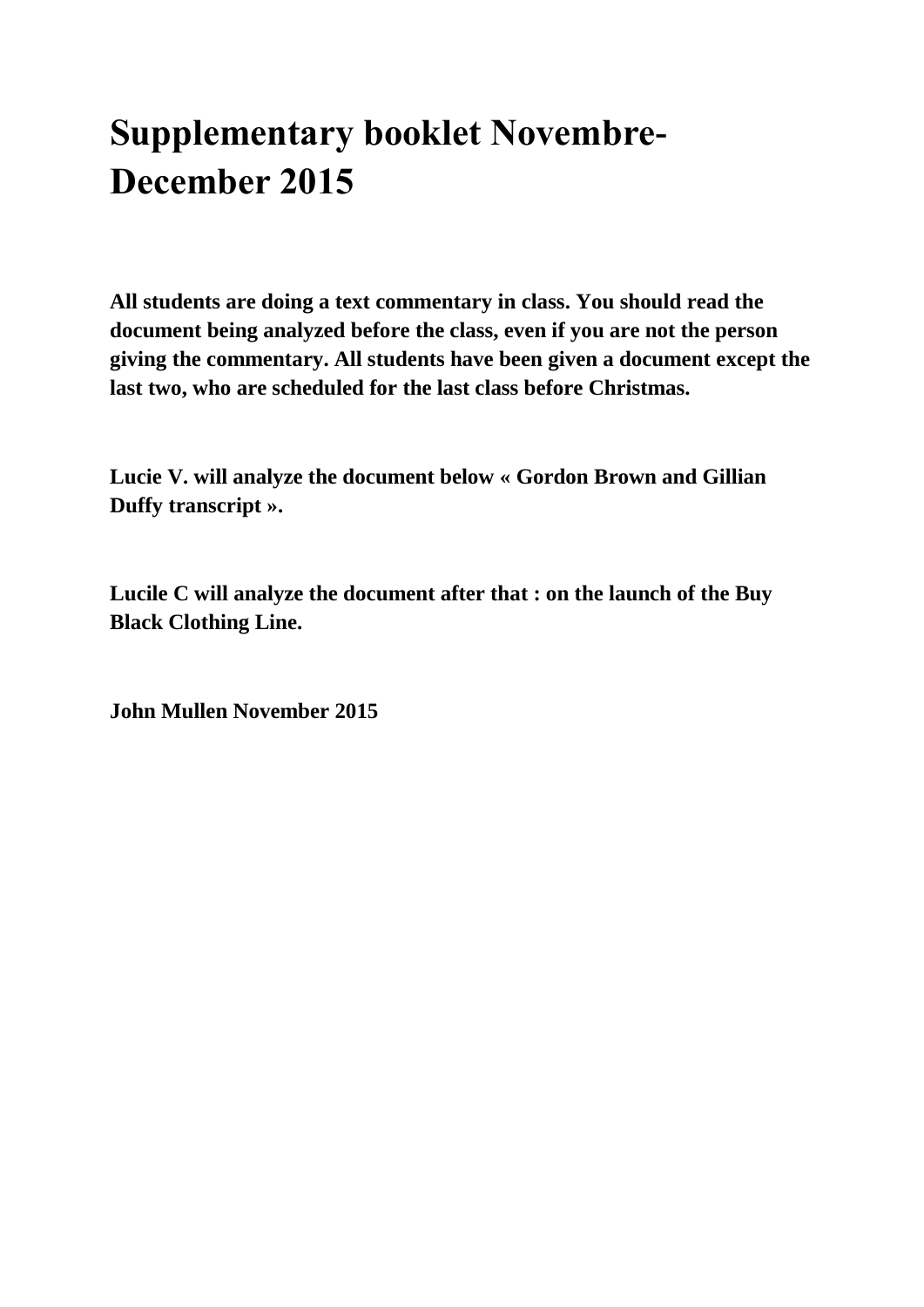# **The Gordon Brown and Gillian Duffy transcript**

What was said by the prime minister during and after his confrontation with the 65-year-old woman he called 'bigoted'

#### [Matthew Weaver](http://www.theguardian.com/profile/matthewweaver)

Gillian Duffy, 65, heckled the prime minister as he was interviewed live on TV in Rochdale. Brown initially ignored her but was then asked by senior aides in his entourage to meet her.

**Duffy**: We had it drummed in when I was a child with mine … it was education, health service and looking after the people who are vulnerable. But there's too many people now who are vulnerable but they can claim and people who are vulnerable can't get claim, can't get it.

**Brown**: But they shouldn't be doing that, there is no life on the dole for people any more. If you are unemployed you've got to go back to work. It's six months.

**Duffy**: You can't say anything about the immigrants because you're saying that you're … but all these eastern European what are coming in, where are they flocking from?

### **Later, as he was leaving**

**Brown**: Very good to meet you, and you're wearing the right colour today. Ha, ha, ha: How many grandchildren do you have?

**Duffy**: Two. They've just got back from Australia where they got stuck for 10 days. They couldn't get back with this ash crisis.

**Brown**: We've been trying to get people back quickly. Are they going to university. Is that the plan?

**Duffy**: I hope so. They're only 12 and 10.

**Brown**: Are they're doing well at school? [pats Duffy on the back] A good family, good to see you. It's very nice to see you.

#### **In the car**

**Brown**: That was a disaster. Well I just ... should never have put me in with that woman. Whose idea was that?

**Aide**: I don't know, I didn't see.

**Brown**: It was Sue [Nye] I think. It was just ridiculous.

**Aide**: I'm not sure if they [the media] will go with that.

**Brown**: They will go with that.

**Aide**: What did she say?

**Brown**: Oh everything, she was just a sort of bigoted woman. She said she used be [Labour.](http://www.theguardian.com/politics/labour) I mean it's just ridiculous.

### **On BBC Radio 2's Jeremy Vine show**

**Brown**: I apologise if I have said anything like that. What I think she was raising with me was an issue of immigration and saying that there were too many people from eastern Europe in the country. I do apologise if I have said anything that has been hurtful, and I will apologise to her personally.

#### **After playing a recording of Brown's comments**

**Vine**: Is she not allowed to express her views?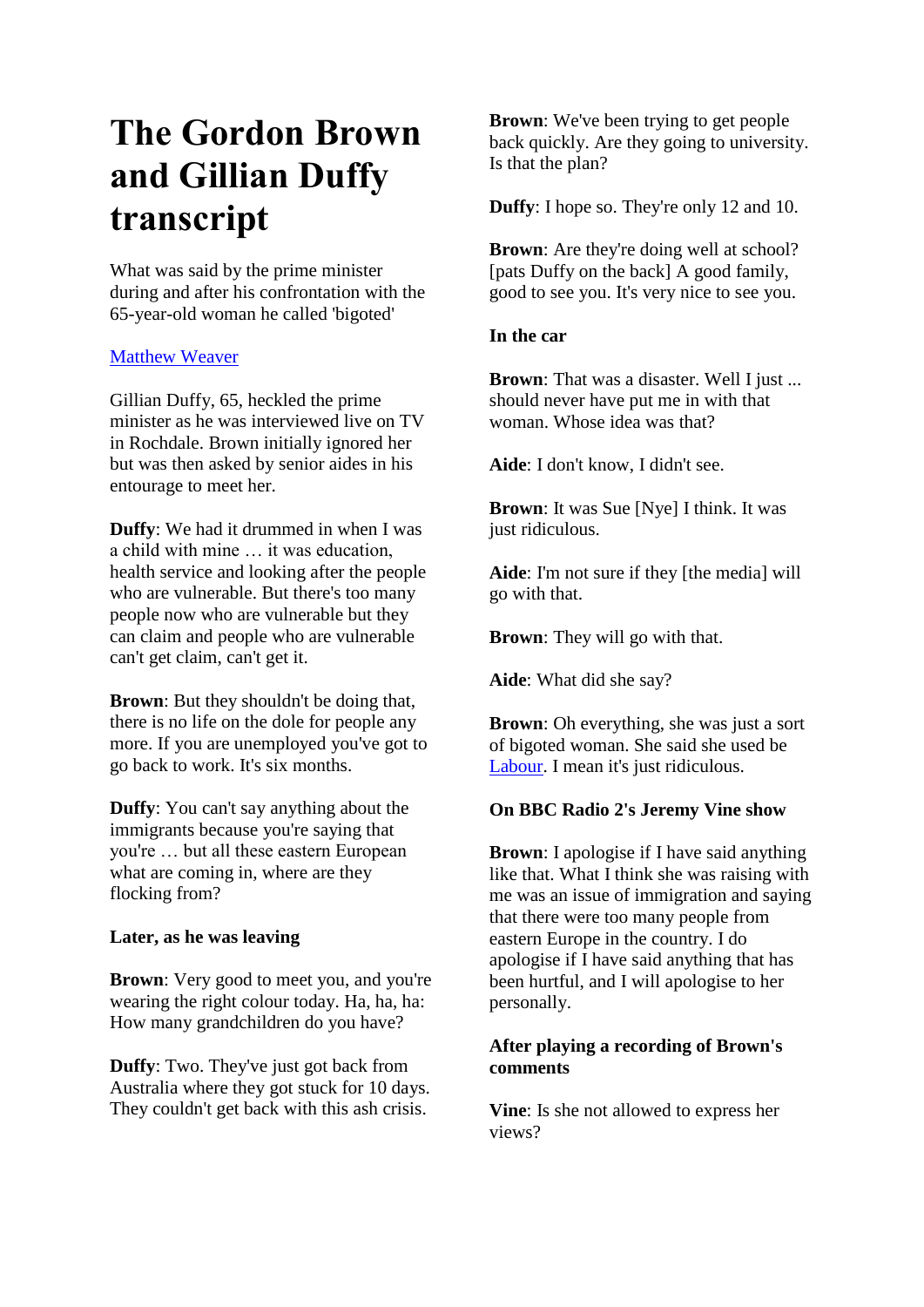**Brown**: Of course she's allowed to express a view, and I was saying that. The problem was that I was dealing with a question that she raised about immigration and I was not given a chance to answer it because we had a whole milieu of press around.

Of course I apologise if I have said anything that has been offensive, and I would never put myself in a position where I would want to say anything like that about a woman I met. It was a question about immigration that really I think was annoying.

**Vine**: You're blaming a member of staff there.

**Brown**: I'm blaming myself. I blame myself for what is done. You've got to remember that this was me being helpful to the broadcasters with my microphone on, rushing into the car because I had to get to another appointment.

#### Advertisement

"They have chosen to play my private conversation with the person who was in the car with me. I know these things can happen. I apologise profusely to the woman concerned. I think it was just the view that she expressed that I was worried about that I could not respond to.

#### **After hearing of Brown's comments**

**Duffy**: He's an educated person, why has he come out with words like that? He's supposed to lead this country and he's calling an ordinary woman who's just come up and asked questions what most people would ask him – he's not doing anything about the national debt and it's going to be tax, tax, tax for another 20 years to get out of this mess – and he's calling me a bigot. I thought he was understanding – but he wasn't, was he, the way he's come out with the comments.

#### **Brown's statement after visiting Duffy to apologise in person**

**Brown:** I've just been talking to Gillian. I'm mortified by what's happened. I've given her my sincere apologies. I misunderstood what she said, and she has accepted there was a misunderstanding and has accepted my apology.

If you like, I'm a penitent sinner. Sometimes you say things you don't mean to say, sometimes you say things by mistake and sometimes you say things you want to correct very quickly.

So I wanted to come here and say that I made a mistake but to also to say I understood the concerns she was bringing to me and I simply misunderstood some of the words she used. I made my apology.

I've come here – it's been a chance to talk to Gillian about her family, her relatives and her own history and what she has done, but most of all it's been a chance to apologise and say sorry, and to say sometimes you do make mistakes and you use the wrong words and once you've used the wrong word and made a mistake you should withdraw it and say profound apologies and that's what I've done.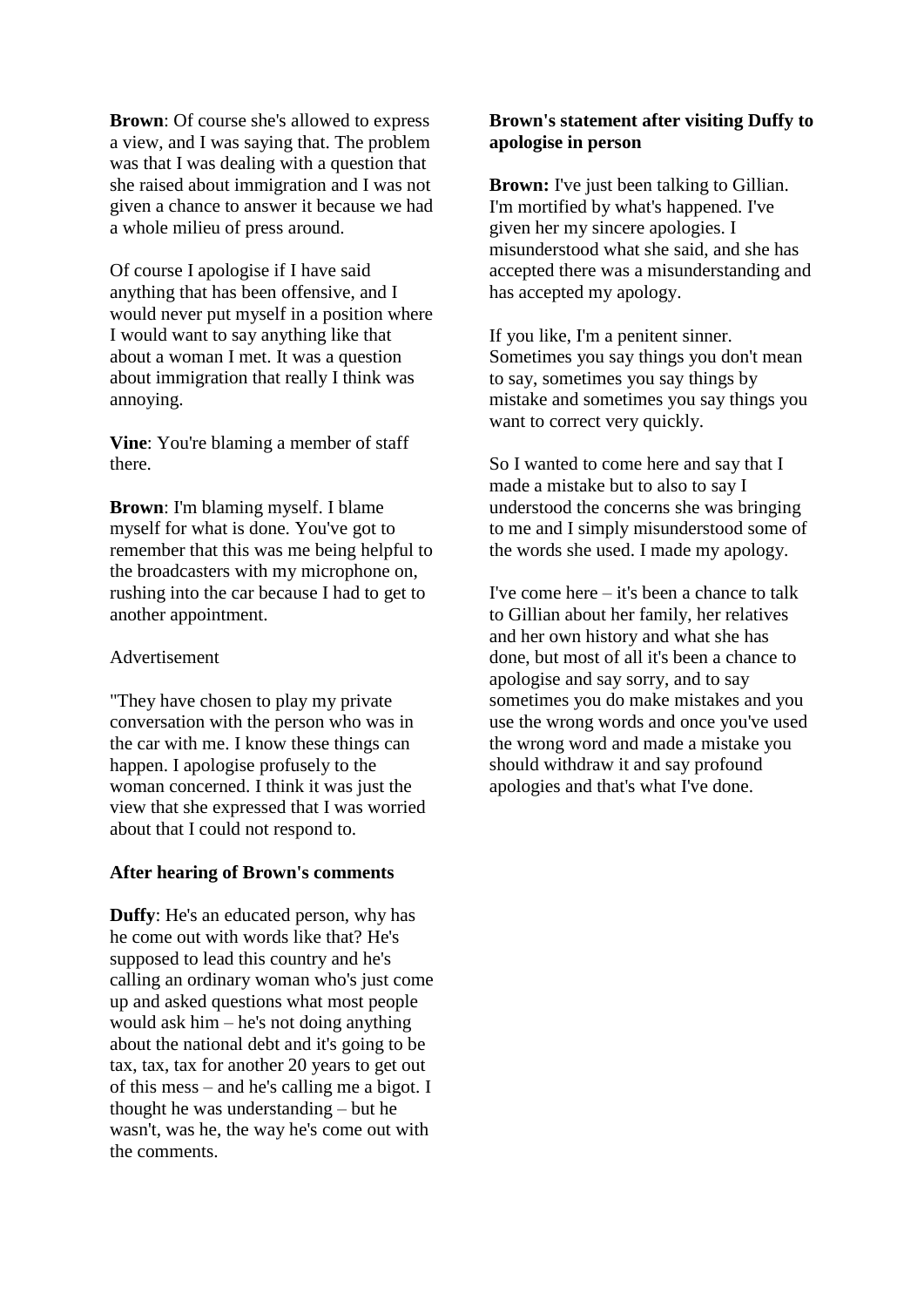

Extract from https://www.myblackmarket.uk/buy-black-clothing-line-launched/

- [Join Our EMPOWERMENT LIST!](https://www.myblackmarket.uk/list/)
- [Home](https://www.myblackmarket.uk/)
- [About](https://www.myblackmarket.uk/about/)
- **[Contact](https://www.myblackmarket.uk/contact/)**
- [Events](https://www.myblackmarket.uk/events/)
- **[Submit Your Business](https://www.myblackmarket.uk/submit/)**

Supporting Black Owned Businesses And Their Customers To Build A Black UK Economy Browse: [Home](https://www.myblackmarket.uk/) » Buy Black Clothing Line Launched



## **Buy Black Clothing Line Launched**

· by [My Black Market](https://www.myblackmarket.uk/author/mrdlister-2/) · in [Black Owned Business,](https://www.myblackmarket.uk/category/black-owned-business/) [Fashion & Lifestyle](https://www.myblackmarket.uk/category/fashion-lifestyle/)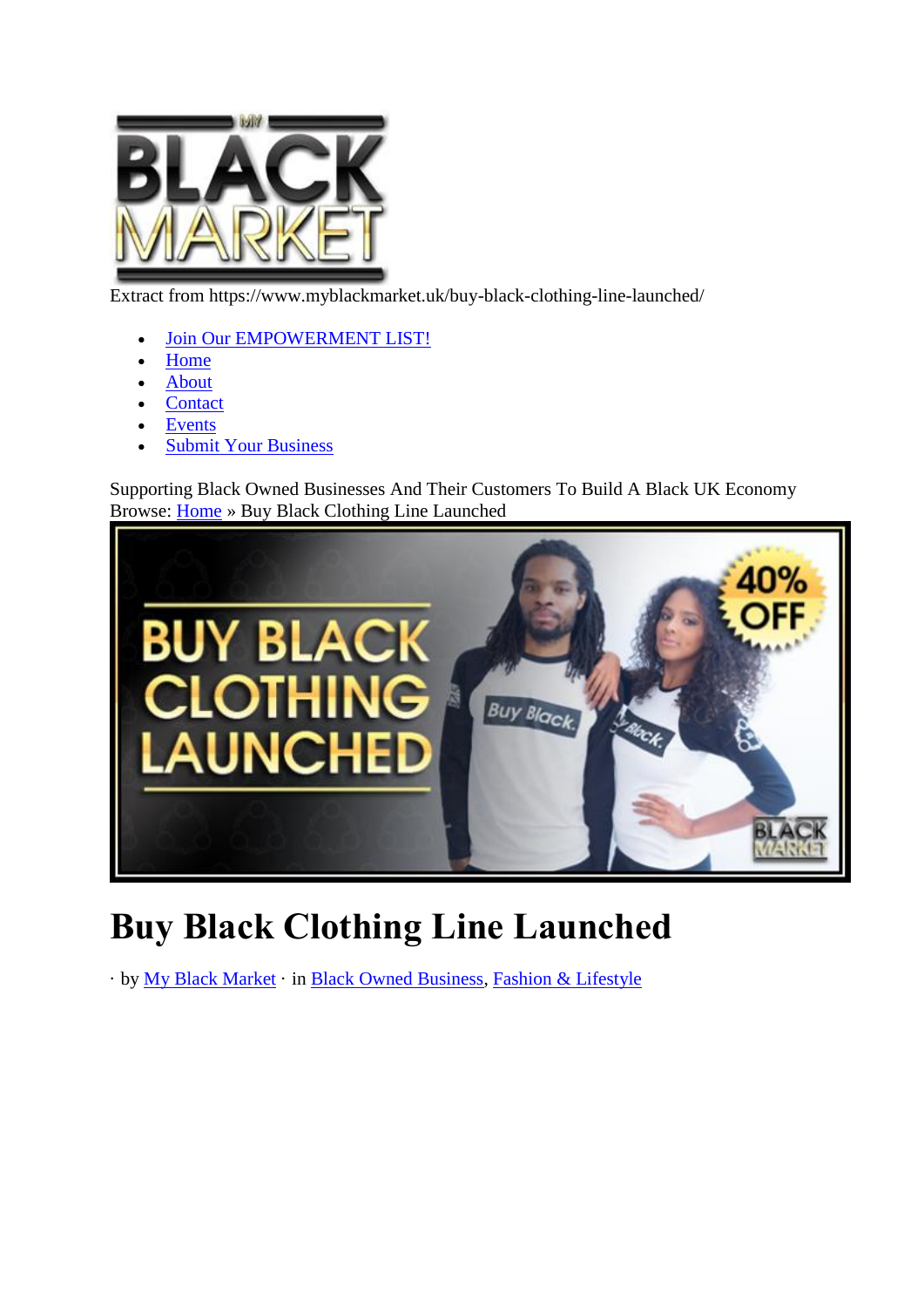

**Buy Black Clothing launches with the ARISE! Collection.**

The **[ARISE! Collection](http://buyblackclothing.uk/collections/arise)** launches the London, UK based Buy **Black** Clothing Urban Streetwear Fashion and Lifestyle brand in the centenary year of the mighty Marcus Mosiah Garvey UNIA-ACL organisation. It fuses his iconic imagery and the message of his **Black** Empowerment Movement to Support **Black** Owned Businesses by building a **Black** Economy with **Black** Economics, in a modern bold but minimalistic style.

The Clothing Line depicts pride and aspiration in everything from **Black** People, **Black** History, **Black** Culture, **Black** Beauty, **Black** Skin and **Black** Natural Hair; to redefining the way we see the word **Black** and our associations with it. The emblems represent symbolism from the unification of **Black** and the commemoration of the Marcus Garvey legacy, to representations of the new **Black** Economy and laying the foundation to our future legacy.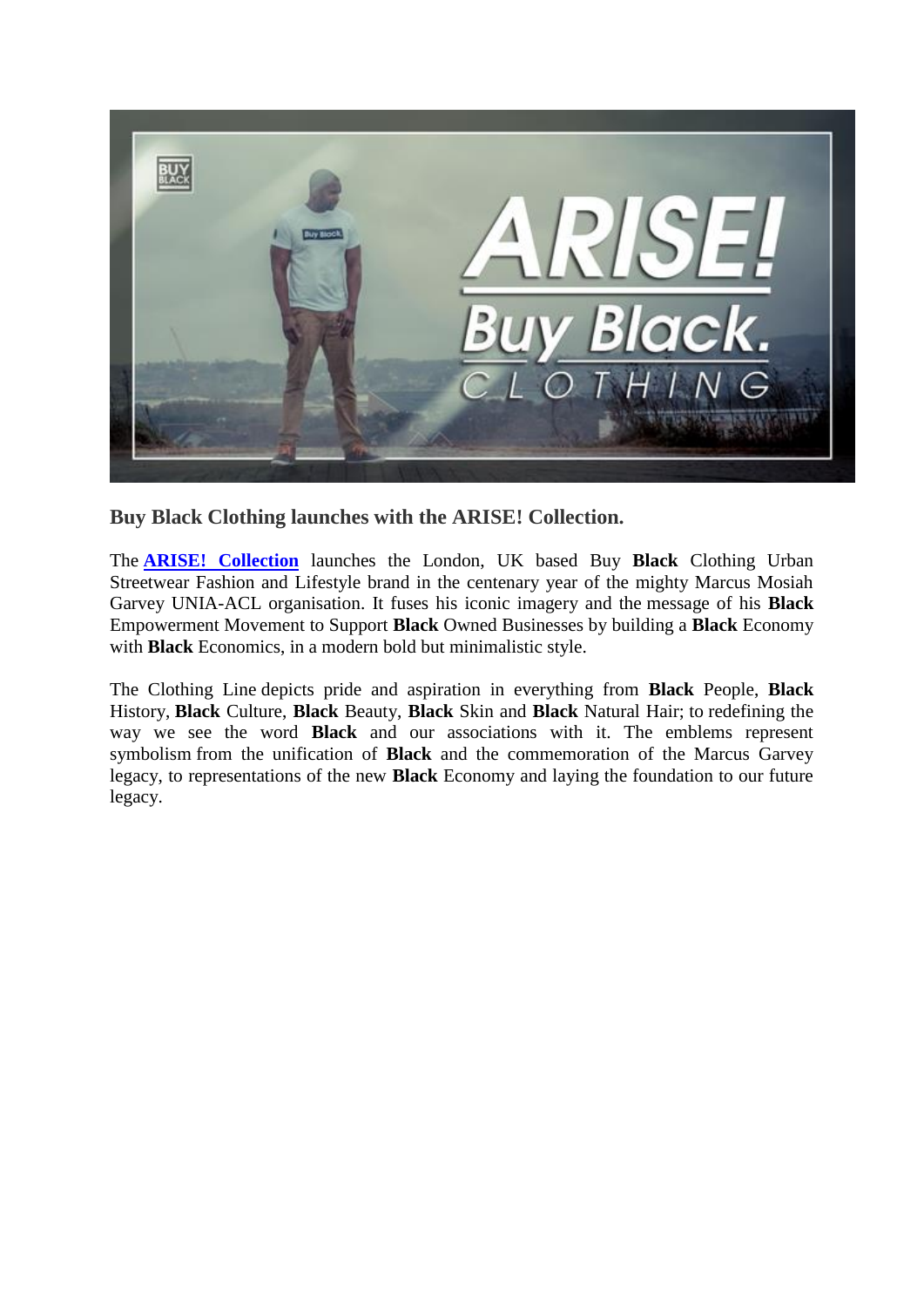

The collection has launched with its Limited Run Menswear and Womenswear **[Original Buy](http://buyblackclothing.uk/collections/arise)  Black Long Sleeve [and Short Sleeve T-shirts](http://buyblackclothing.uk/collections/arise)**; a classic **Black** and white contrast raglan baseball T-shirt design; and a simple classic but bold white T-shirt design prominently displaying the brand logos, symbols and message.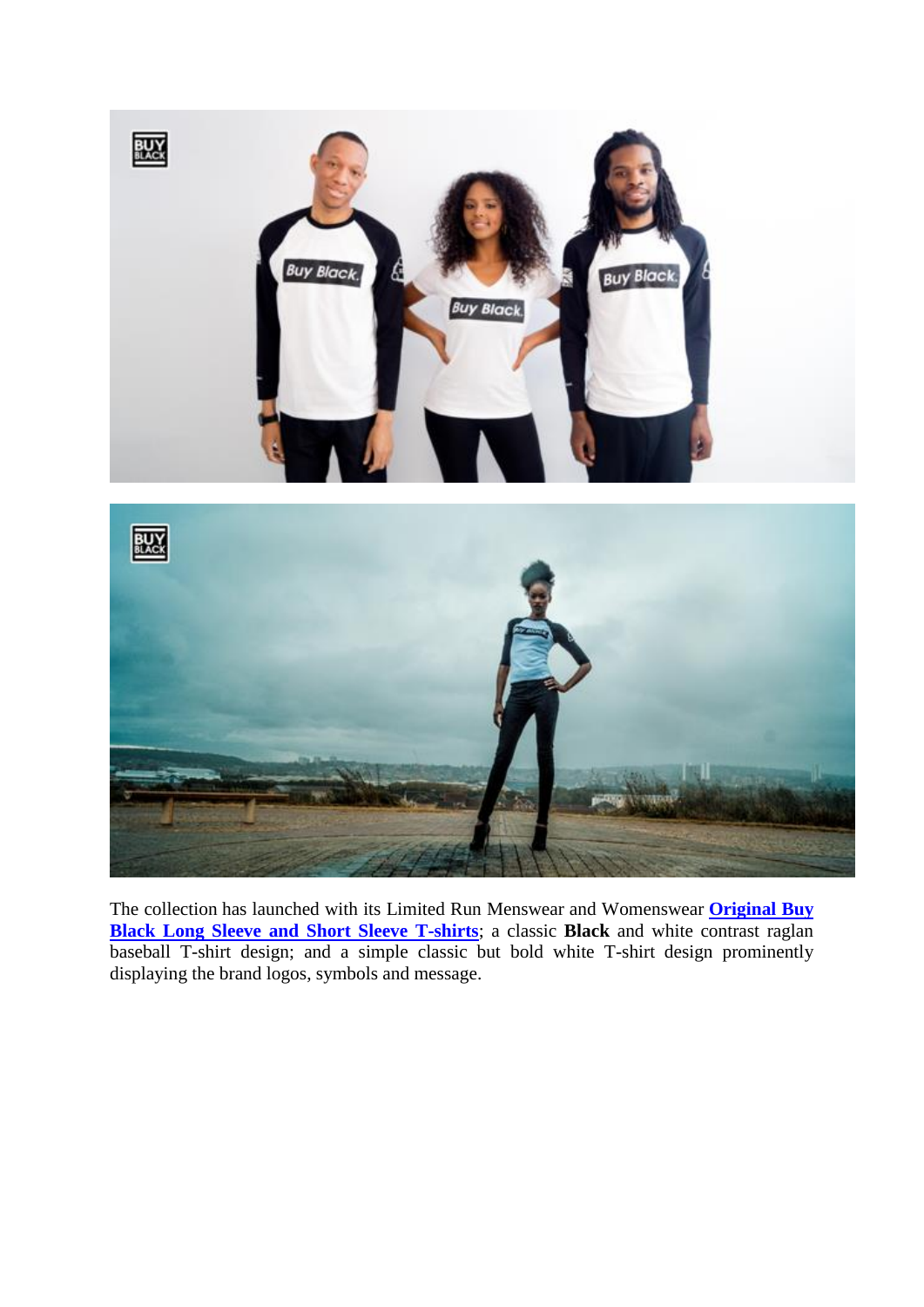![](_page_6_Picture_0.jpeg)

The T-shirts establish the brand allowing fans to get familiar with the name, the Movement and all that it stands for. After the launch phase establishing the brand they will roll out the full collection in the coming weeks.

![](_page_6_Picture_2.jpeg)